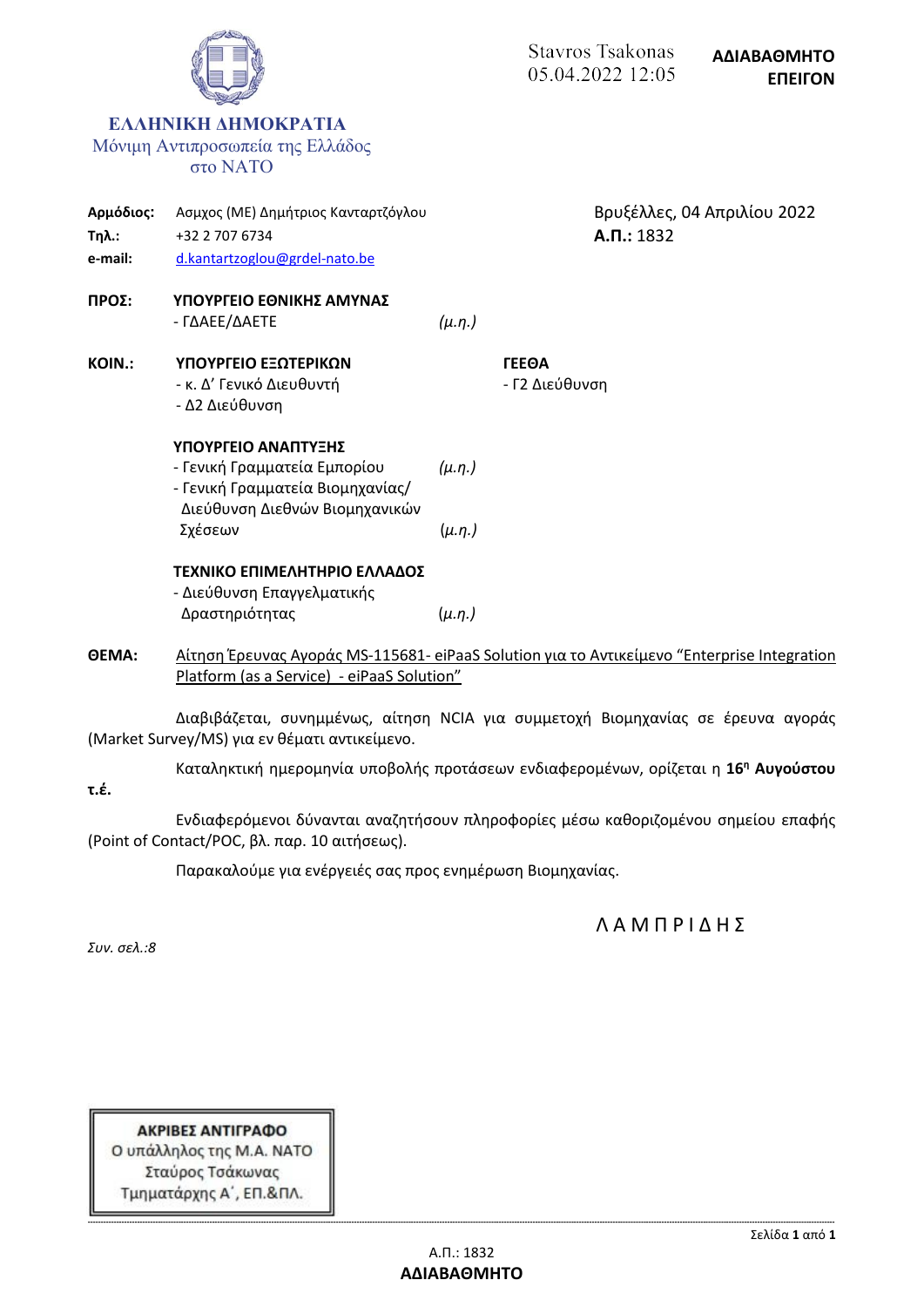

#### **Acquisition Directorate**

[Dorina.cani@ncia.nato.int](mailto:Dorina.cani@ncia.nato.int) Telephone: +32 (0)2 707 8421 Fax: +32 (0)2 707 8770

NCIA/ACQ/2022/6651 31 March 2022

# **Market Survey Request for Information Enterprise Integration Platform (as a Service)** *(eiPaaS)* **solution NCI Agency Reference: MS-115681- eiPaaS Solution**  The NCI Agency is seeking information from Nations and their Industry in order to assess the feasibility of the delivery of an eiPaaS Solution. **NCI Agency Points of Contact Principal Contracting Officer (PCO) Gael Craver Action Officer: Dorina Cani** E-mail: dorina.cani@ncia.nato.int

**To:** See Distribution List

**Subject:** NCI Agency Market Survey Request for an eiPaaS Solution

- **1.** NCI Agency requests the assistance of the Nations and their Industry to identify available Commercial-Off-The-Shelf (COTS) solution to meet the requirements for an eiPaaS solution.
- **2.** This Market Survey is being issued to identify potential solutions and possible suppliers.
- **3.** The broadest possible dissemination by Nations of this Market Survey Request to their qualified and interested industrial base is requested.
- **4.** The NCI Agency reference for this Market Survey Request is **MS-115681- eiPaaS Solution**, and all correspondence and submissions concerning this matter should reference this number.
- **5.** A summary of this emerging requirement is set forth in the ANNEX B attached hereto.
- **6.** Other supporting information and documentation (technical data sheets, marketing brochures, catalogue price lists, descriptions of existing installations, etc.) are also desired.
- **7.** The Market Survey will **ONLY** be assessed on the responses to questions in ANNEX C Market Survey Questionnaire. 0 provides details of the requirements.
- **8.** Responses shall in all cases include the name of the firm, telephone number, e-mail address, designated Point of Contact, and a NATO UNCLASSIFIED description of the capability available and its functionalities. This shall include any restrictions (e.g. export controls) for direct procurement of the various capabilities by NCI Agency.
- **9.** Responses are due back to NCI Agency no later than **17:00 Brussels time 14 April 2022**.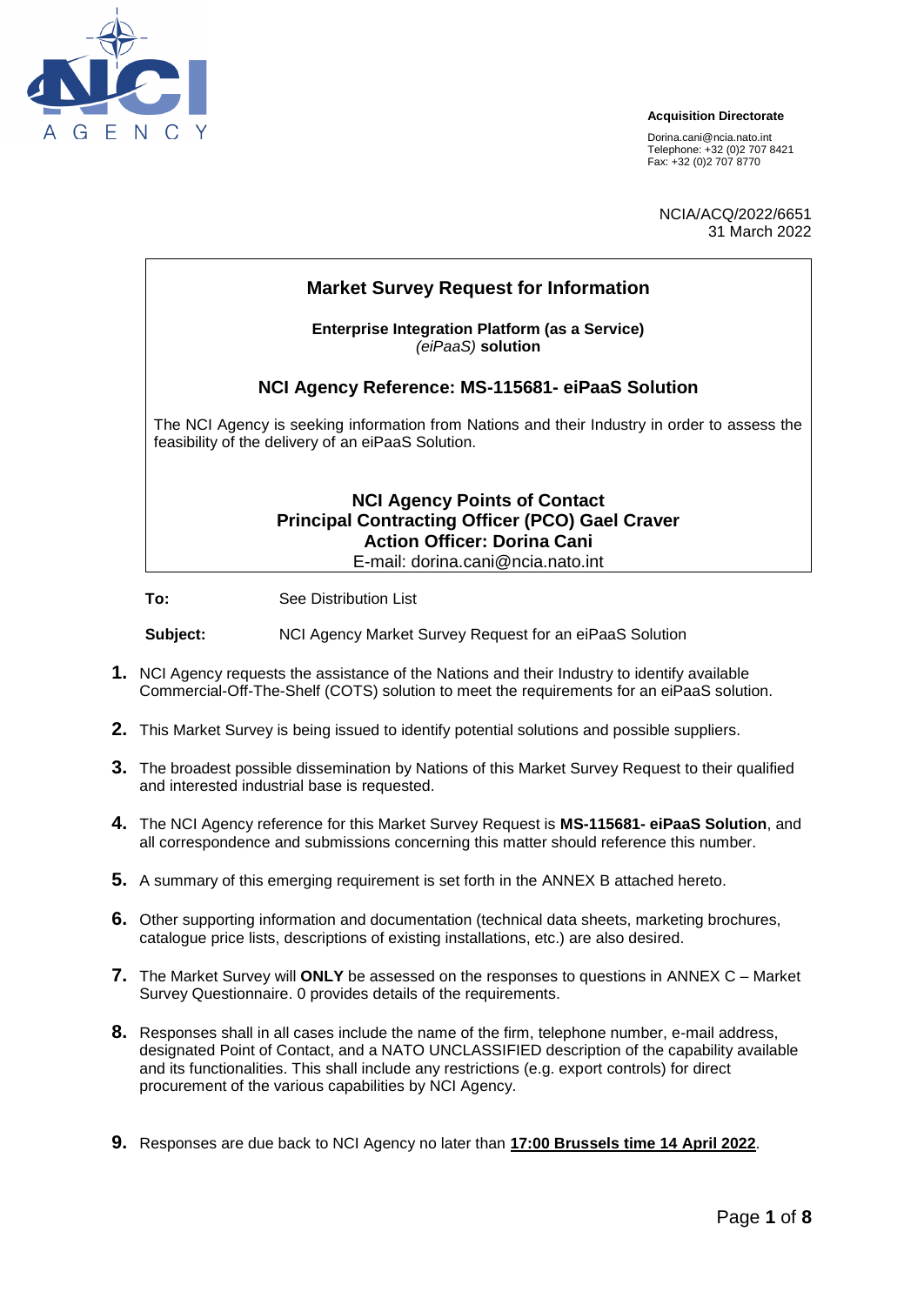- **10.**Please send all responses, via email, using **MS-115681- eiPaaS Solution** in the title of the email to: **[Dorina.cani@ncia.nato.int.](mailto:Dorina.cani@ncia.nato.int)**
- **11.**The Agency reserves the right to request a solution demonstration of the described solution. However, given the current global landscape, any solution demonstration will be delivered via video conferencing tool at the discretion of the Market Survey Respondent.
- **12.**Any response to this request shall be provided on a voluntary basis. Negative responses shall not prejudice or cause the exclusion of companies from any future procurement that may arise from this Market Survey. Responses to this request, and any information provided within the context of this survey, including but not limited to pricing, quantities, capabilities, functionalities and requirements will be considered as information only and will not be construed as binding on NATO for any future acquisition.
- **13.**The NCI Agency is not liable for any expenses incurred by firms in conjunction with their responses to this Market Survey and this Survey shall not be regarded as a commitment of any kind concerning future procurement of the items described.
- **14.**Your assistance in this Market Survey request is greatly appreciated.

For the Chief of Acquisition

Gael Craver Principal Contracting Officer

#### **Enclosures:**

- **1.** ANNEX A Distribution List
- **2.** ANNEX B Market Survey Requirements
- **3.** ANNEX C Market Survey Questionnaire
- **4.** ANNEX D EBS System and User Requirements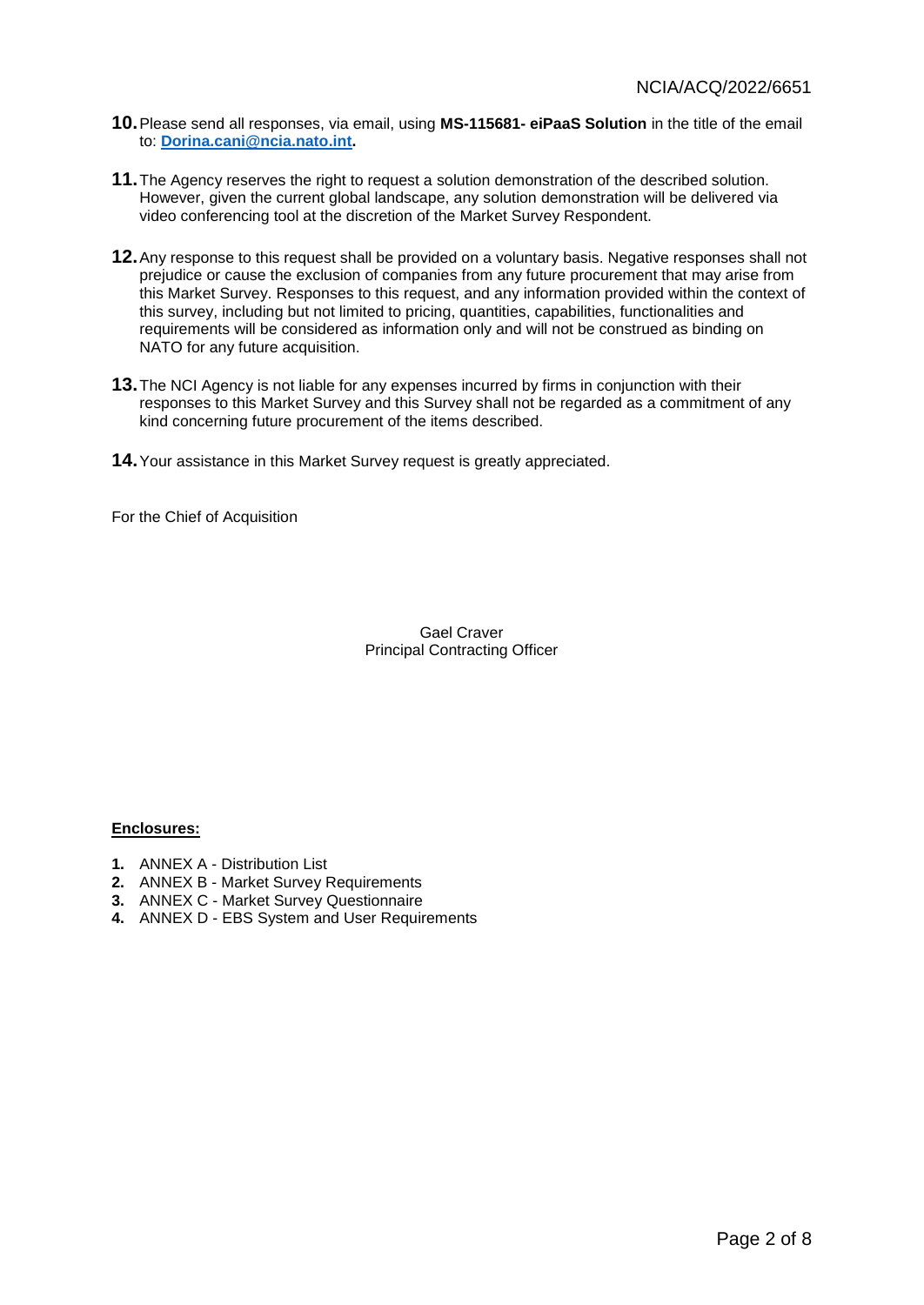# **ANNEX A.**

# **Distribution List for Market Survey**

#### **NATO Delegations (Attn: Military Budget Committee or Infrastructure Adviser):**

| Albania                                           | 1 |
|---------------------------------------------------|---|
| Belgium                                           | 1 |
| <b>Bulgaria</b>                                   | 1 |
| Canada                                            | 1 |
| Croatia                                           | 1 |
| Czech Republic                                    | 1 |
| Denmark                                           | 1 |
| Estonia                                           | 1 |
| France                                            |   |
| Germany                                           |   |
| Greece                                            |   |
| Hungary                                           | 1 |
| Iceland                                           | 1 |
| Italy                                             | 1 |
| Latvia                                            | 1 |
| Lithuania                                         | 1 |
| Luxembourg                                        | 1 |
| Montenegro                                        | 1 |
| The Netherlands                                   | 1 |
| North Macedonia                                   | 1 |
| Norway                                            |   |
| Poland                                            |   |
| Portugal                                          |   |
| Romania                                           | 1 |
| Slovakia                                          | 1 |
| Slovenia                                          | 1 |
| Spain                                             | 1 |
| Turkey                                            | 1 |
| United Kingdom                                    | 1 |
| <b>United States</b>                              | 1 |
|                                                   |   |
| <b>Belgian Ministry of Economic Affairs</b>       | 1 |
| Embassies in Brussels (Attn: Commercial Attaché): |   |
| Albania                                           | 1 |
| <b>Bulgaria</b>                                   | 1 |
| Canada                                            | 1 |
| Croatia                                           | 1 |
| Czech Republic                                    |   |
| Denmark                                           |   |
| Estonia                                           |   |
| France                                            |   |
| Germany                                           |   |
| Greece                                            |   |
| Hungary                                           |   |
| Italy                                             |   |
| Latvia                                            |   |
| Lithuania                                         |   |
| Luxembourg                                        |   |
| Montenegro                                        |   |
| The Netherlands                                   |   |
| North Macedonia                                   |   |
| Norway                                            | 1 |
| Poland                                            | 1 |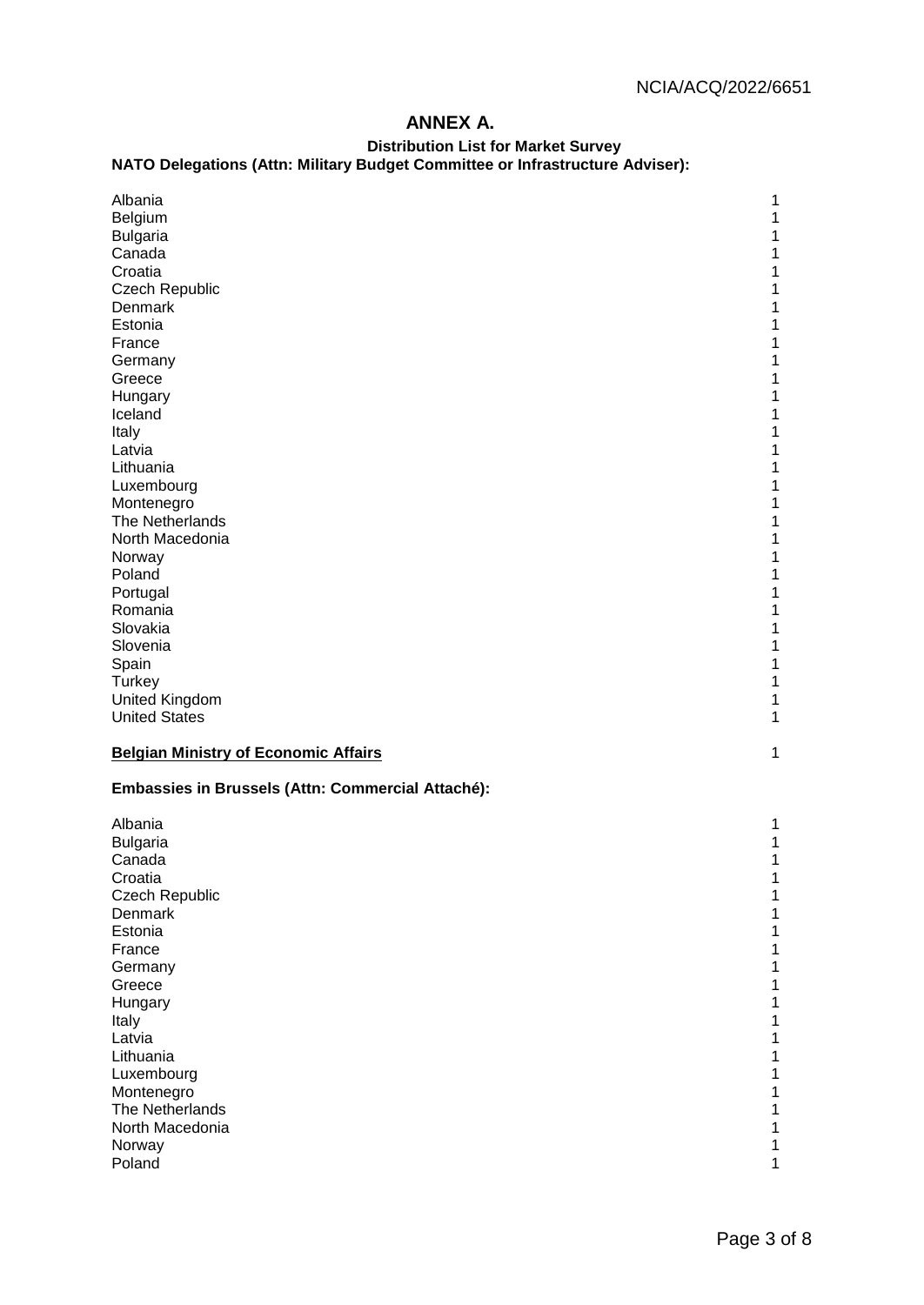| Portugal<br>Romania<br>Slovakia<br>Slovenia<br>Spain<br>Turkey<br>United Kingdom<br>United States (electronic copy to brussels.office.box@mail.doc.gov) |   |
|---------------------------------------------------------------------------------------------------------------------------------------------------------|---|
| <b>Distribution for information</b>                                                                                                                     |   |
| <b>NATO HQ</b>                                                                                                                                          |   |
| NATO Office of Resources<br>Management and Implementation Branch - Attn: Deputy Branch Chief                                                            | 1 |
| NATO HQ C3 Staff<br>Attn: Executive Co-ordinator                                                                                                        | 1 |
| <b>NCI Agency - Internal Distribution</b>                                                                                                               |   |
| ACQ Deputy Chief of Acquisition<br><b>ACQ Contract Award Board Administrator</b><br>-----                                                               |   |

ACQ Principal Contracting Officer 1 SSBA Service Line Chief 1 EBA Program Manager 1 SSBA Service Delivery Manager 1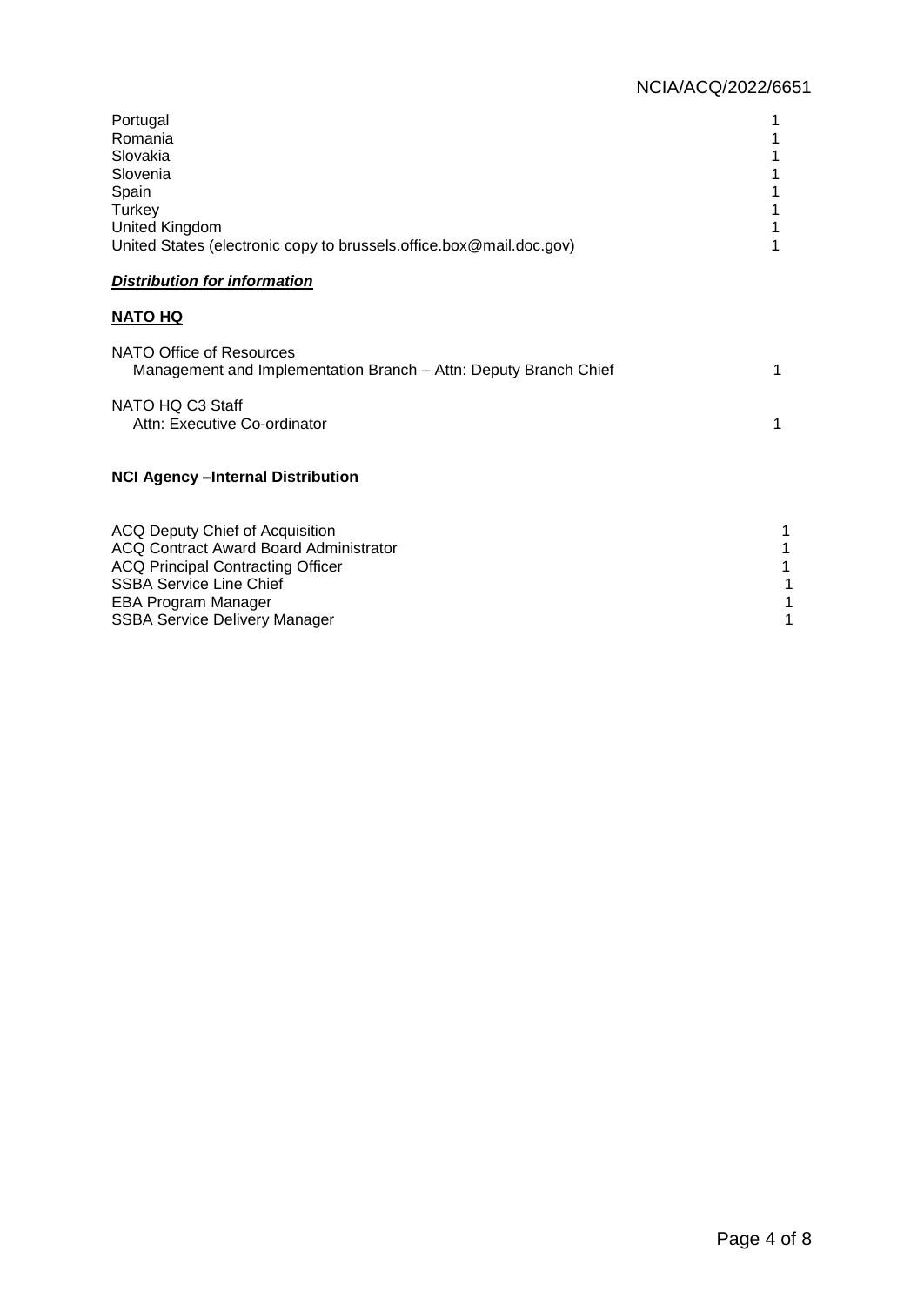## **ANNEX B.**

## **MARKET SURVEY REQUIREMENTS FOR Enterprise Platform as a Service Solution**

#### **1. Scope**

**1.1.** NCI Agency is performing a market survey in order to identify possible solutions to provide Enterprise Integration Platforms as a Service. At this stage, NCI Agency is willing to evaluate all the available systems on the market which can provide technological, robust, capable and cost effective solution to NATO.

#### **2. Current Solution**

**2.1.** The Agency currently does not have an eiPaaS and is looking for possible solutions which will allow the Agency to consolidate and centralise integrations between systems across the enterprise.

#### **3. Requirements/Functionalities**

**4.1.** Please refer to Annex D and focus on "Must Haves" requirements.

#### **4. Life Cycle information**

**5.1.** The system design should minimise total system life cycle costs, including its future Operations and Maintenance (O&M).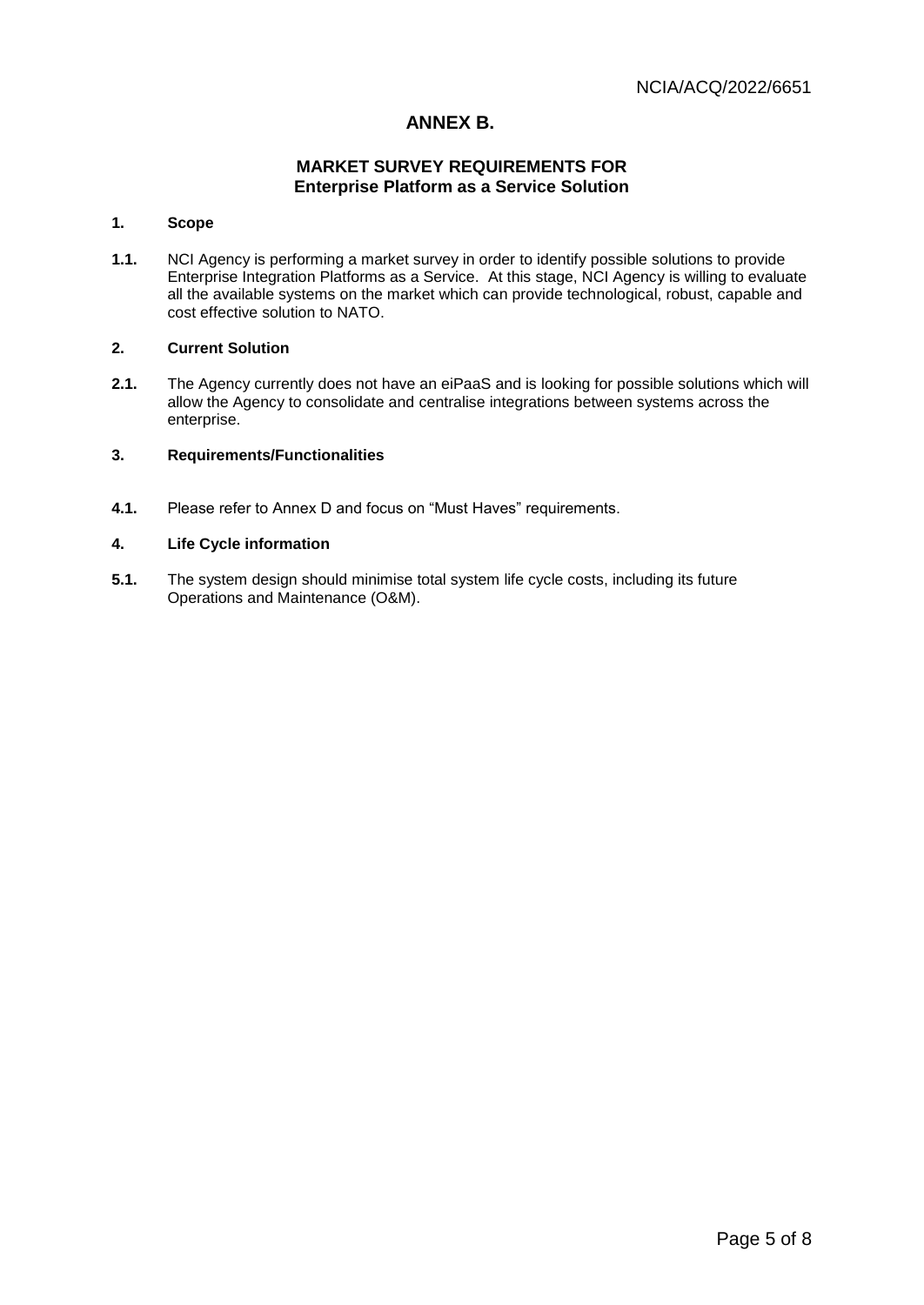# **ANNEX C.**

## **1. Questionnaire**

## **Organisation Name:**

## **Contact Name & Details:**

## **Notes:**

- **1.** Please **DO NOT** alter the formatting. If you need additional space to complete your text then please use the 'Continuation Sheet' at the end of this Annex and reference the question to which the text relates to.
- **2.** Please feel free to make assumptions, *HOWEVER* you must list your assumptions in the spaces provided.
- **3.** Please **DO NOT** enter any company marketing or sales material as part of your answers within this market survey. But please submit such material as enclosures with the appropriate references within your replies. If you need additional space, please use a continuation sheet and clearly refer to the question being answered
- **4.** Please **DO** try and answer the relevant questions as comprehensively as possible.
- **5.** All questions within this document should be answered in conjunction with the summary of requirements in ANNEX B.
- **6.** All questions apply to Commercial or Government respondees as appropriate to their Commercial off the Shelf (COTS) or Government off the Shelf (GOTS) products.
- **7.** Cost details required in the questions refer to Rough Order of Magnitude (ROM) including all assumptions the estimate is based upon.

### **2. General Questions**

- **1.** Do you have an eiPaaS solution that currently meets the requirements as detailed in 0?
- **2.** Can your solution be implemented to ensure no operational data leaves NATO secured networks? Metadata on how the integrations of systems interact can be held in a cloud platform, but no operational data may be exchanged between on premise network and the cloud platform.
- **3.** Provide details of where it is used and deployed and the number of users.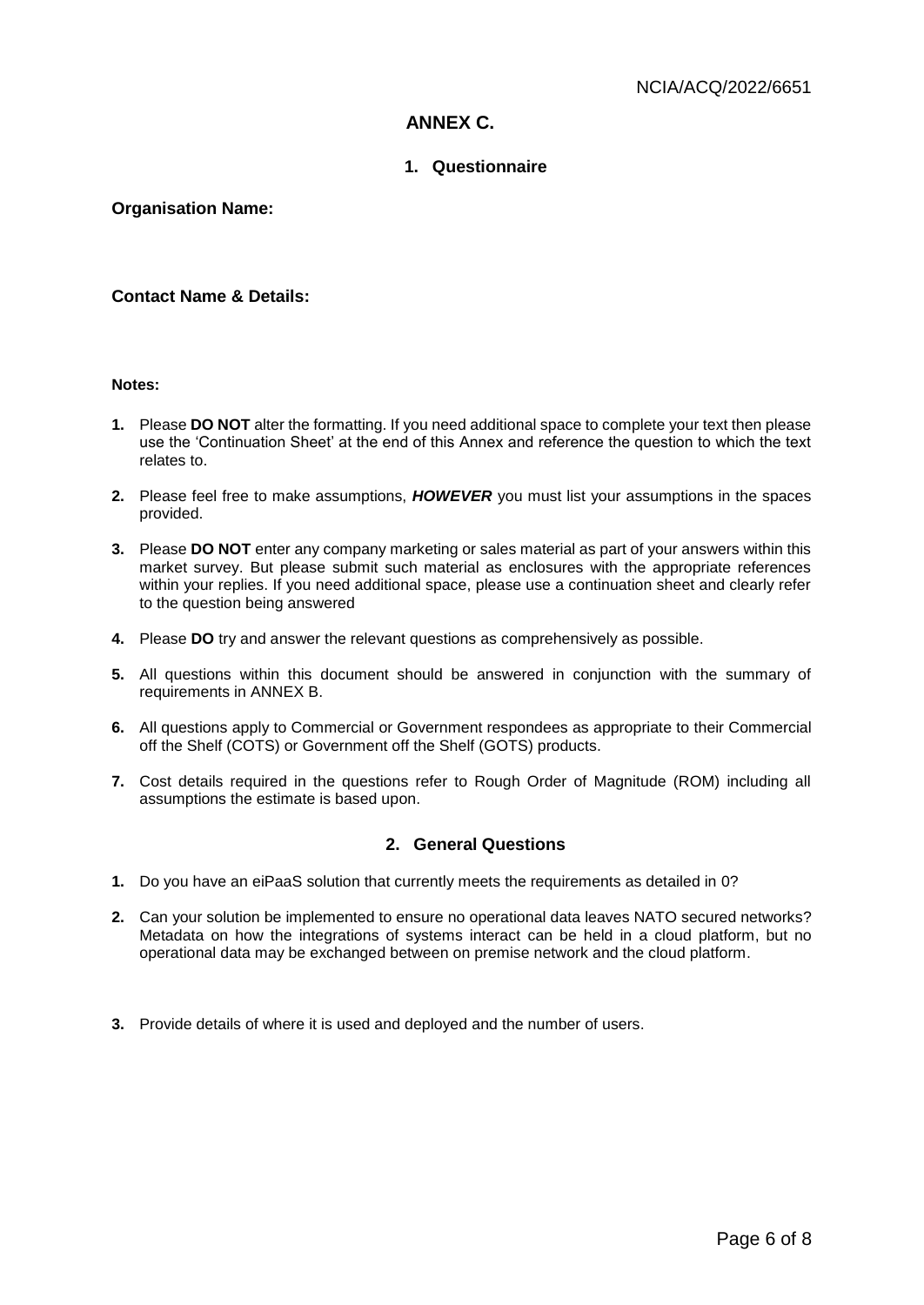## **3. Detailed Questions**

#### **1. COTS Solution**

- **1.1.** Please indicate the areas in 0 where your solution would not meet either entirely or partially.
- **1.2.** Is your proposed system/technology currently in active service as a COTS solution? If so, where and what types of support does your organisation currently provide for such a capability?
- **1.3.** Please provide the following information regarding current and previous uses of your available COTS solution:
- **1.3.1.** Names of customers/users.
- **1.3.2.** UNCLASSIFIED details of the specific programme your COTS solution supported.
- **1.3.3.** Overview of any modifications to the COTS solution necessary to support these customers and the licensing terms applicable to modifications of the COTS product, stating also whether those will be assigned to the NCI Agency (Foreground/Background IPR).
- **1.4.** Please provide us with any additional capabilities of your COTS solution that go above and beyond those included in ANNEX BB & D.
- **1.5.** Advantages & disadvantages of your product/solution/organization.
- **1.6.** Any other supporting information or differentiator you believe may support our evaluation of your product including any assumptions relied upon.

#### **2. Commercial Aspects**

- **2.1.** Are there any restrictions on the use and deployment of the eiPaaS solution within: NATO; NATO nations or NATO Deployed operations?
- **2.2.** Can you or a third party provide for your eiPaaS additional life cycle support services covering aspects such as requirements engineering, architecture, interface design, integration and testing. If so, can you provide any indicative costs for such services?

### **3. Rough Order of Magnitude (ROM) price data**

**3.1.** Please provide a ROM pricing data for solution. Initial costs for licences, integration, etc., and O&M costs for next 5 years.

#### **4. Previous NATO or Equivalent National Defence Experience**

- **4.1.** Does your company have experience in achieving Security Certification and Accreditation through the NATO or equivalent national defence process? Please list applicable past projects where such certifications were achieved, please list any existing certifications your product may already hold.
- **4.2.** Does your company have experience in achieving approval through the NATO Request for Change (RFC) or an equivalent national defence process? Please list applicable past projects.